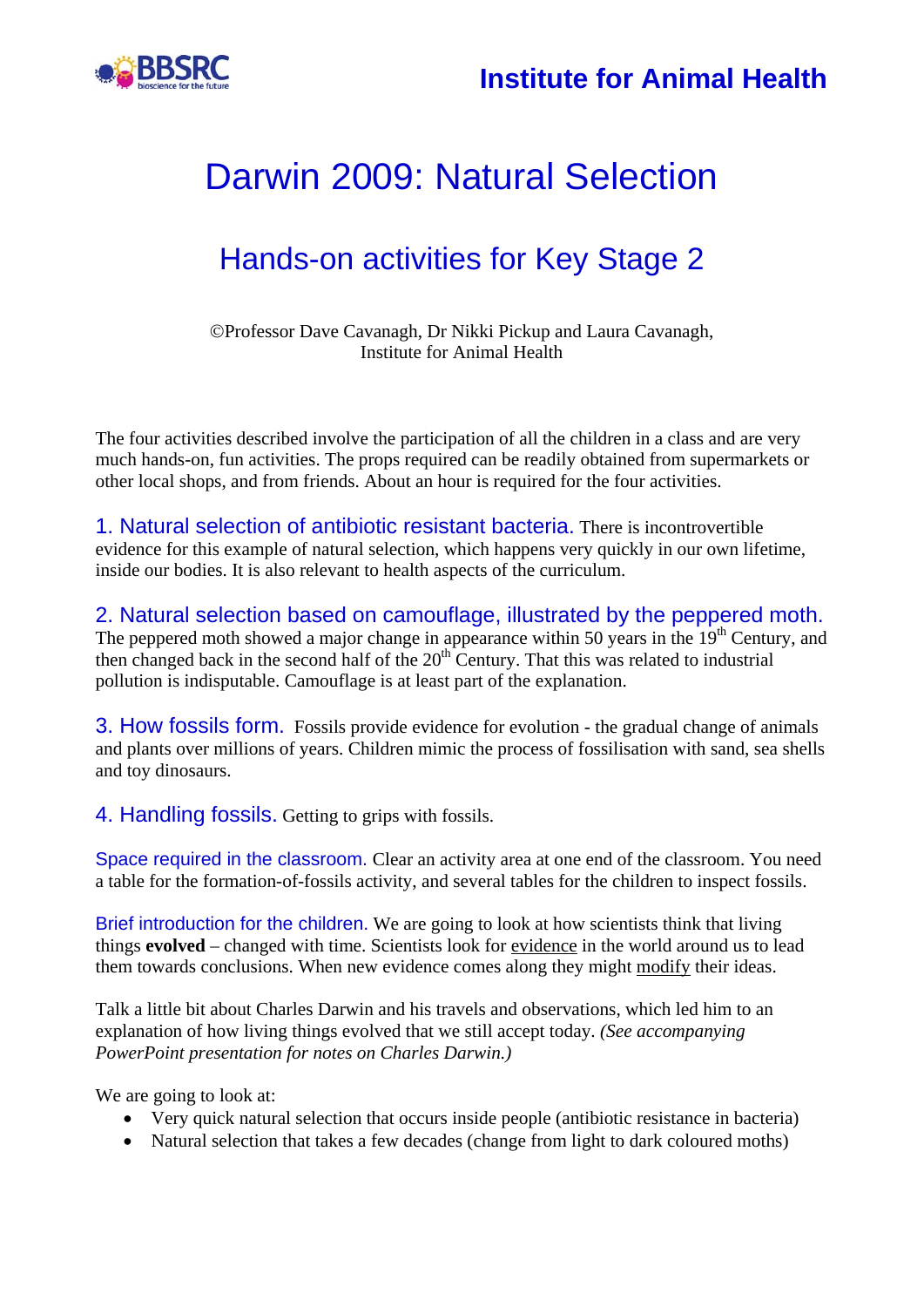### **Institute for Animal Health**



- How fossils formed, providing us with evidence of what living things looked like millions of years ago e.g. dinosaurs
- Fossils to touch, describe and draw.

Strong scientific evidence underlies each of these activities.

Briefly talk about what scientists now know about how natural selection and evolution occur. Darwin did not know this. *If you wish to tell the children a little about what we now know about genes, mutations, mutants and natural selection following environmental change, see the accompanying PowerPoint presentation.*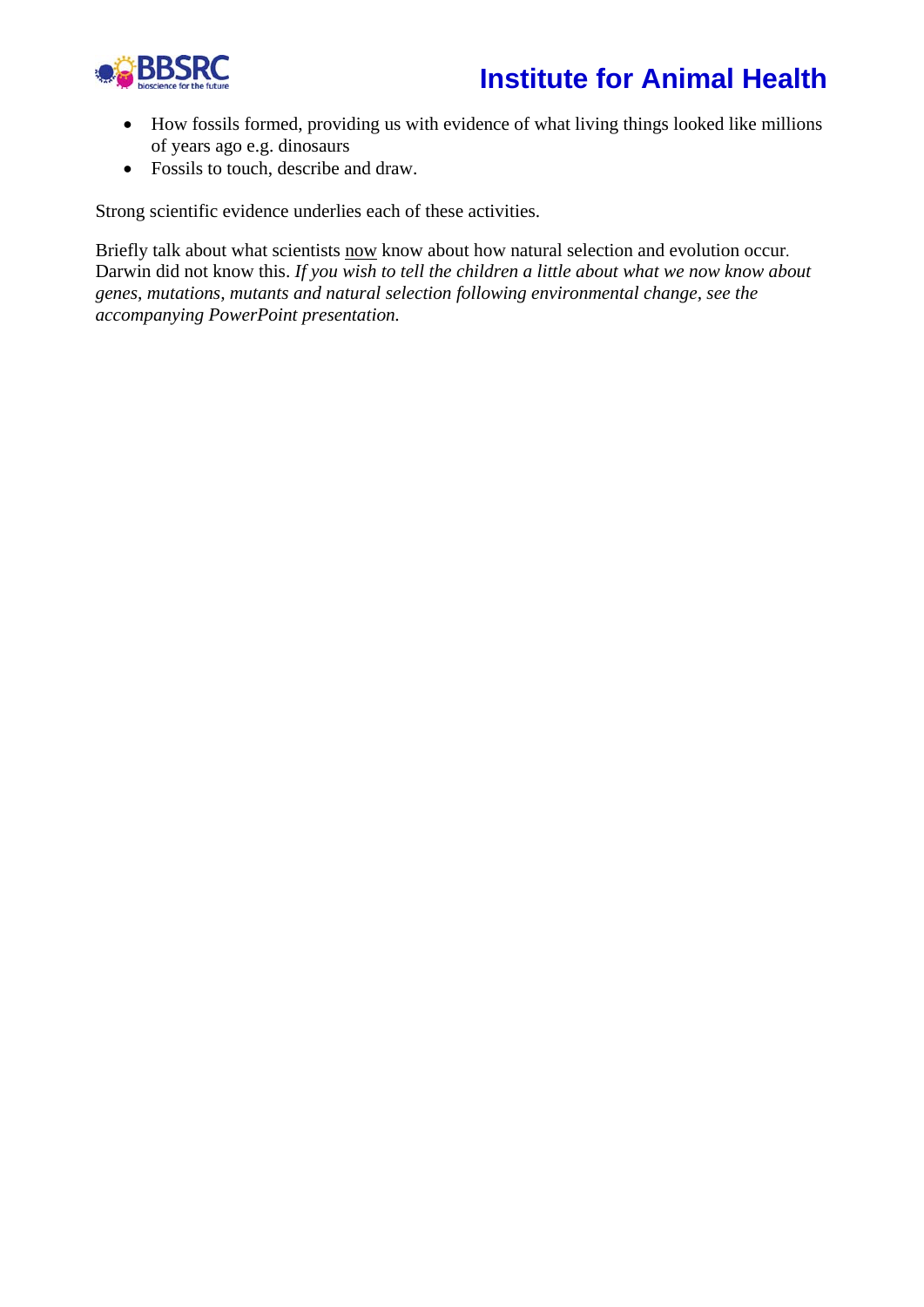

### Hands-on activities for Key Stage 2

©Professor Dave Cavanagh, Dr Nikki Pickup and Laura Cavanagh, Institute for Animal Health

## 1 Very quick natural selection: antibiotic resistance

Development of antibiotic resistant bacteria, by natural selection, is relatively simple (few mutations required) and fast (occurs in days and takes just a few years to spread to many people) compared with the evolution of a new species of e.g. a mammal which takes millions of years.

This example of natural selection – development of a bacterium resistant to an antibiotic – is a simple way to introduce natural selection occurring now before going onto slower natural selection. It is also a very topical major human health issue – children may be aware of MRSA and its implications.

#### Props:

- Four packets of dried beans, each of a different colour, to represent bacteria, one colour being the starting one, the other three colours representing mutants.
- Six food storage boxes, preferably fully transparent (about 25 cm long)

#### **Activity**

Get six volunteers to stand in front of the class, each holding a box (representing their tummy).

Ask if they know what bacteria are. Remind them that harmful bacteria are called germs. Ask if they know how germs are spread. Explain that they are going to pretend that the beans are bacteria, and that child 1 has not washed his/her hands properly before lunch, allowing germs to spread onto the food, then pass into the tummy where the germs grow and multiply, making the child ill. *(See accompanying PowerPoint presentation for photographs of this activity taken in Compton primary school, Berkshire)* 

| Child 1 | • Holds plastic box (tummy). Add a few beans (colour 1) to box - early<br>infection.<br>• Add lots more beans (bacteria growing in nice, warm, wet conditions). Child<br>start to feel ill – encourage child to act this! |
|---------|---------------------------------------------------------------------------------------------------------------------------------------------------------------------------------------------------------------------------|
| Child 2 | • Transfer a few beans from child 1 to child 2 (transmission – discuss how this<br>could happen / be prevented). Add more of colour 1 to child 2 (bacteria                                                                |

growing in child 2).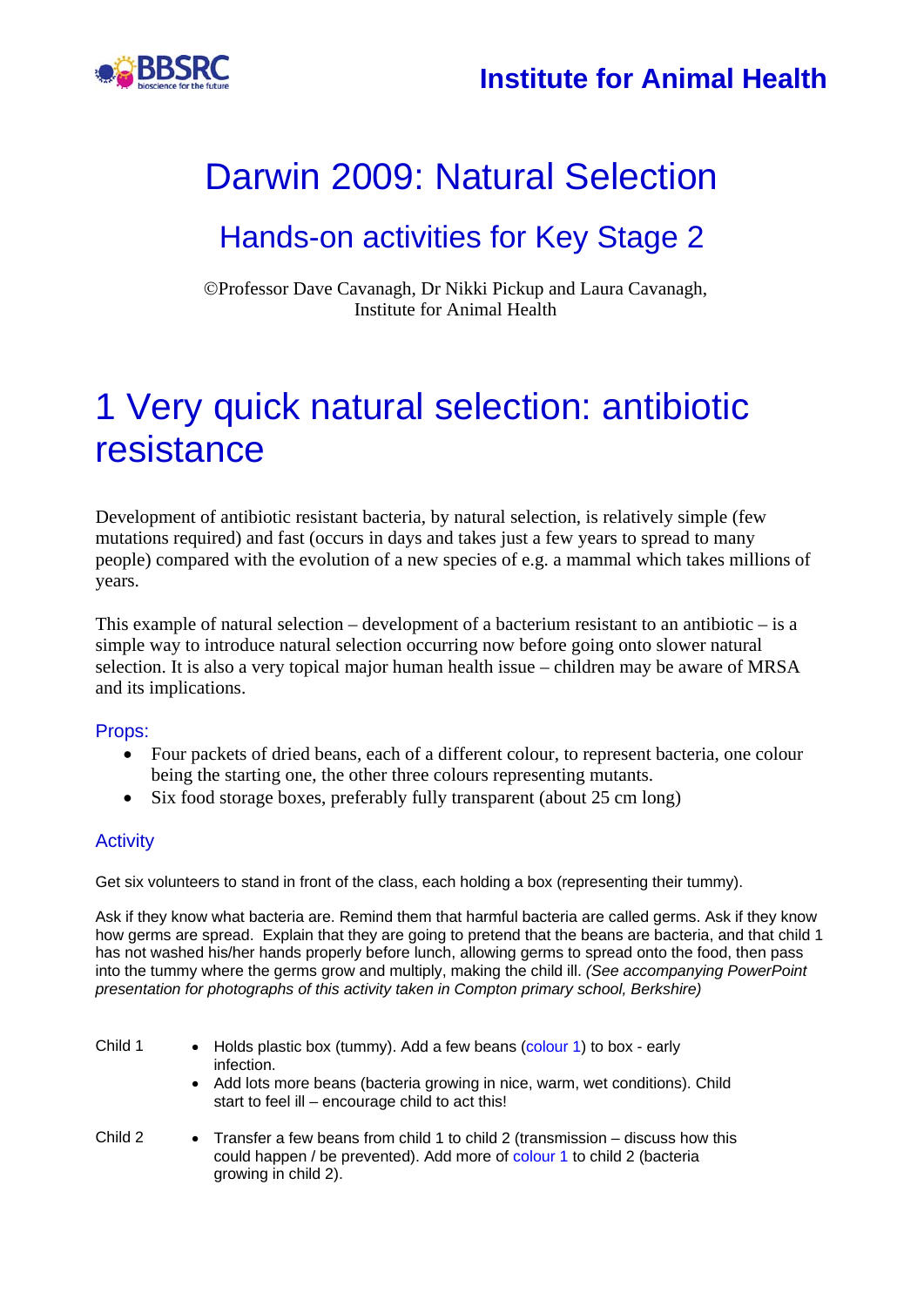

### **Institute for Animal Health**

- Then add a single bean of colour 2, a **mutant**. (Explain that this happens by chance as the bacteria multiply and a 'mistake' is made during the copying process) Add lots more beans of colour 1 and a few of colour 2 as both types of bacteria grow.
- Child 2 starts to feel ill so is taken to the doctor, who prescribes a type of medicine called an antibiotic (e.g. penicillin), which kills bacteria. Put your hand into the box and swirl it around the beans, to represent the antibiotic. This works; both types of bacteria are killed and the child gets better – encourage child to act this.
- Child 3 Transfer a few colour 1 beans from child 1 to child 3. Repeat the steps as for child 2, introducing colour 2 mutants, but before antibiotic treatment introduce a single bean of  $\frac{1}{2}$  – a different mutant.
	- Allow all 3 types to grow (and spread to child 4) before treating with the antibiotic. Again, the antibiotic treatment works, all 3 types of bacteria are killed and the child gets better

- Child 4 Transfer a handful of colour 1 beans and a few of colour 2 and colour 3 beans from child 3 to child 4.
	- Add lots more beans of colour 1 and a few of colour 2 and colour 3 i.e. all three types grow.
	- $\bullet$  Then add a few beans of colour 4, another mutant.
	- Child 4 starts to feel ill so is taken to the doctor, who prescribes the same antibiotic (e.g. penicillin). Put your hand into the box and swirl it around the beans, to represent the antibiotic.
	- This kills bacteria of colour 1, 2 and 3 BUT NOT colour 4 bacteria. The mutation of the colour 4 bacteria has made them resistant to the antibiotic.
	- Empty the beans out of the box, to represent killing the bacteria of colour1, 2 and 3, but replace some colour 4 beans.
	- • Add more and more of colour 4. This bacterium has been **naturally selected**: the **changed environment** (taking the antibiotic) plus random **mutation** 4 (by chance making the bacterium resistant to penicillin) results in **selection** of **mutant** 4, whilst 1, 2 and 3 die off. Add lots more colour 4.
	- The child gets ill even after being given the antibiotic.
- 
- Child 5 Add some colour 4 beans from Child 4. Add more to show the antibiotic resistant mutant growing.
	- Add the antibiotic (penicillin) which has no effect (ask why).
	- Add lots more colour 4 beans. The child becomes ill. Antibiotic-resistant bacteria can be spread to lots more people from child 5
- Child 6 Add some colour 4 beans from child 5 and repeat the sequence. Explain that the children with the antibiotic-resistant mutant should eventually get better as a result of their immune system killing the bacteria, but that very old, very young or people with other diseases may not have very strong immune systems so may be more at risk from the mutant

Reiterate that the **changed environment** (taking **antibiotic**) plus random **mutation** 4 (by chance making the bacterium **resistant** to penicillin) results in **natural selection** of mutant 4, whilst 1, 2 and 3 die off.

Relevance to our health today. This natural selection of what we call antibiotic resistant bacteria is happening a lot. This means that some people may take a long time to get better, because the antibiotic given by a doctor does not kill the bacteria causing their illness. In some cases of very serious illness people may die even though they have been given antibiotics, because their illness is caused by bacteria which are antibiotic-resistant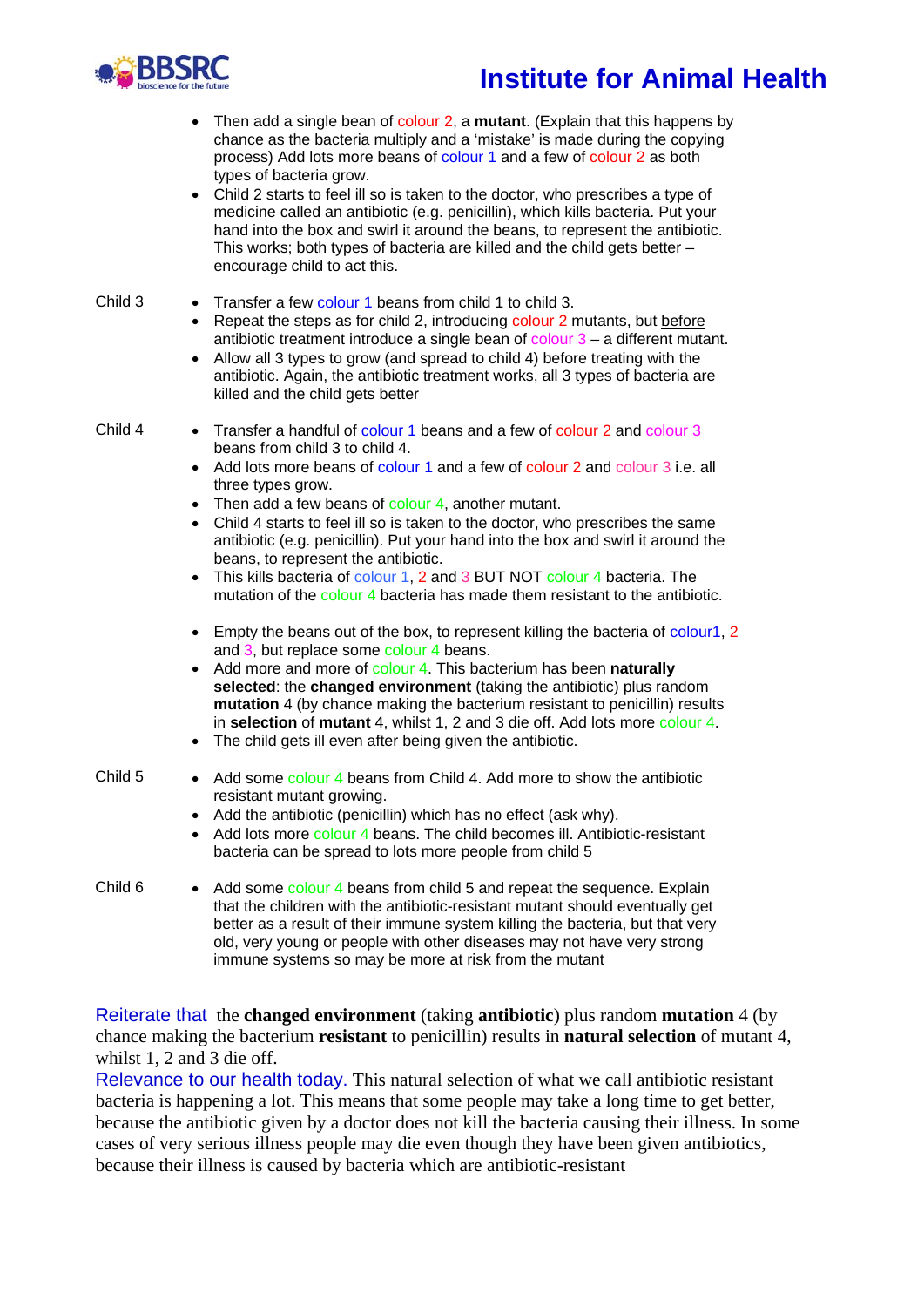

### Hands-on activities for Key Stage 2

©Professor Dave Cavanagh, Dr Nikki Pickup and Laura Cavanagh, Institute for Animal Health

## 2 Natural selection because of different colour: camouflage

This is an example of natural selection, leading to altered populations within a species, which takes place over decades, in contrast to selection of antibiotic resistant bacteria which occurs much more quickly.

#### Props:

- Peppered moth template (provided within the accompanying PowerPoint presentation).
- Black and white sheets of material from which can be cut moth-shapes ("the moths") e.g. 'Fab Foam' made by Hobbycraft. 10 moths of each colour are sufficient.
- Background sheets: large e.g. 45 x 30 cm, sheets of the same/similar material, black and white, on which to stick the moths.
- Hook and loop fastener e.g. Velcro. Stick small pieces of 'hook' to the moths, and about 12 pieces of 'loop' to each black/white sheet.
- Pieces of board (artificial material is best e.g. polyboard about 1 cm thick; light, easy to stick pins in) onto which the background sheets can be pinned.
- Drawing pins for doing this.
- Silhouettes or pictures of different moth species (e.g. from http://bugguide.net/node/view/21675 .
- Pieces of coal (optional)

#### **Activity**

This famous example of evolution by natural selection started about 150 years ago. The original observations were made around Manchester. The insect involved, the peppered moth, spends the day resting on tree trunks, represented by the black and white boards. *(See accompanying PowerPoint presentation for notes and photographs taken in Compton primary school, Berkshire)* 

**1.** Start with board with white background and 9 white moths on it.

Explain that 150 years ago all the peppered moths were pale with flecks of black. Then, around 1850, a few, rare moths were seen that had more black markings. These black moths were **mutants**

• Ask a child to stick a black moth on the board.

**2.** Then show the board with the black background, with 9 black moths and one white one. Explain that this was the situation 50 years later (around 1900).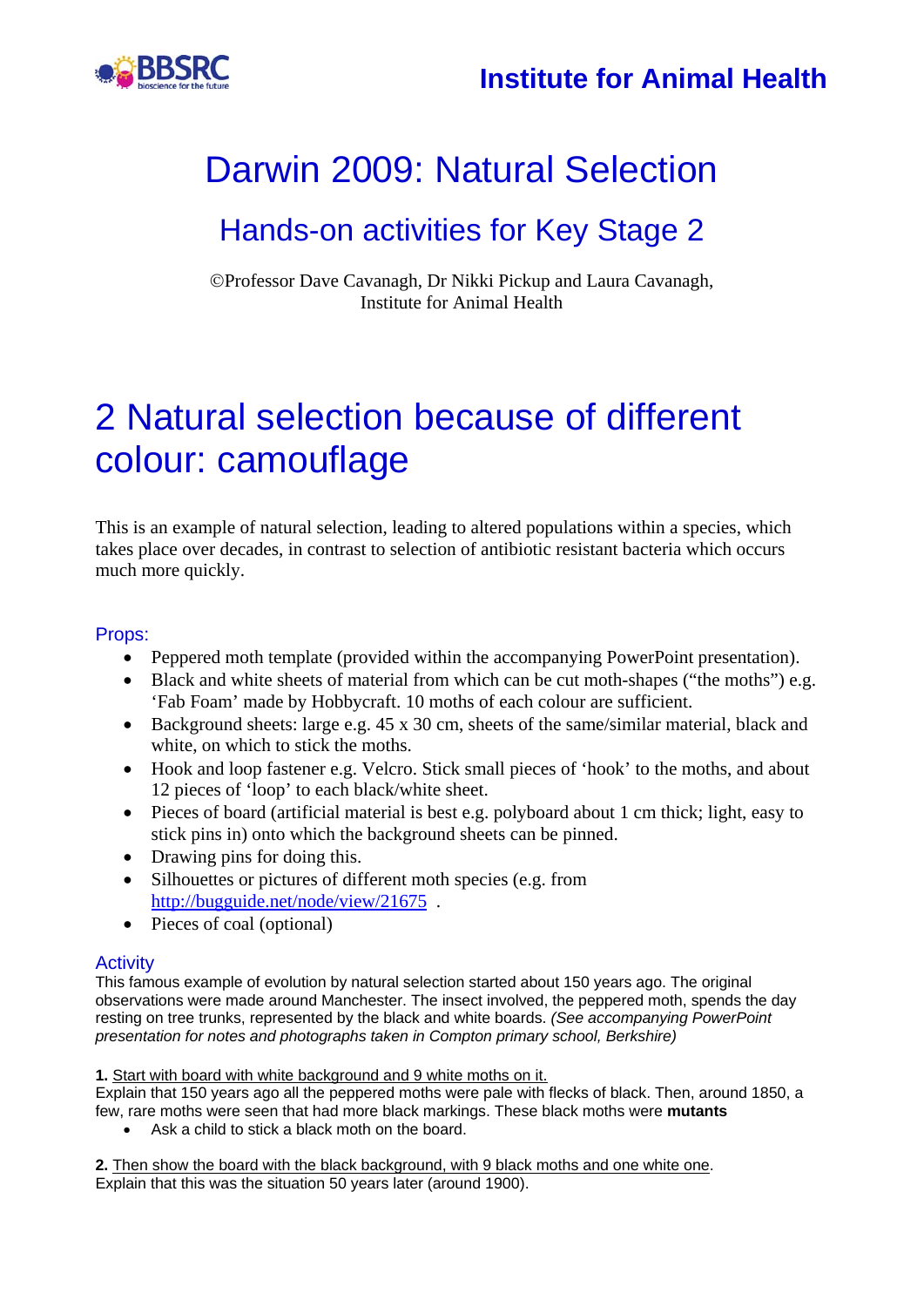

Then show the white board again and explain that this is the situation as it is today, i.e. the majority of peppered moths are pale.

• "Let's look at what we think happened, and try to explain how and why these changes occurred."

**3.** First, let's go back to 150 years ago (1850).

- Child comes to white board, pretending to be a bird. Which moth are they likely to see most easily, black or white? Probably they will say the black one (though not always!).
- Child takes the black moth off.

• A couple of other children catch a moth; it has to be white ones, of course; some do get eaten. Note that because the tree trunks on which the moths rest are light coloured, the white moths have more chance of survival because they are **camouflaged** from **predators.** 

**4.** Ask for suggestions as to why the tree trunks became darker during the next 50 years. Use the lump of coal as a hint. Explain that during the Industrial Revolution in the late 19<sup>th</sup> century a lot of coal was burnt in homes and factories, covering the surrounding area in black soot. This made tree trunks much darker. **The environment had changed**.

**5.** Switch to the black board again, the situation about 1900, some fifty years after the first few dark moths were seen. Fifty years in which there was lots of burning of coal, making lots of black soot, turning trees dark near the big cities.

- Child comes to black board, pretending to be a bird. White moth is now easiest to spot.
- Child takes the white moth off.

• A couple of other children catch a moth; it has to be black ones, of course; some do get eaten. Note that because the tree trunks on which the moths rest are now blackened, as a result of soot, the

black moths have more chance of survival because they are camouflaged from predators. This time the black moths were **selected** for survival by the **dirty environment.** 

**6.** Get the white board out again. Explain that about fifty years ago (1950s) we stopped burning coal to heat our houses and make machines work in factories. Like today, we started using more electricity and gas for this. So, in the last fifty years the **environment has got cleaner**. Tree trunks are no longer blackened by soot and so the white moths are better camouflaged and have a better chance of survival. The white moths are **selected** for survival by the **clean environment.** 

#### **This type of selection produced by an environmental change is called natural selection.**

Reiteration: when the environment changes, it suits some types but not others; we get natural selection of the type most suited to the new environment

#### Evolution of species

Over thousands and millions of years lots of mutations occur. Changes in the environment from time to time select for the survival of some mutants, and the dieing out of others. Eventually we have moths that are so different from each other that we call them different **species**. (You could show silhouettes or pictures of other species of moth at this point.) We say that the moth has **evolved** into different species. The same happens for all other creatures.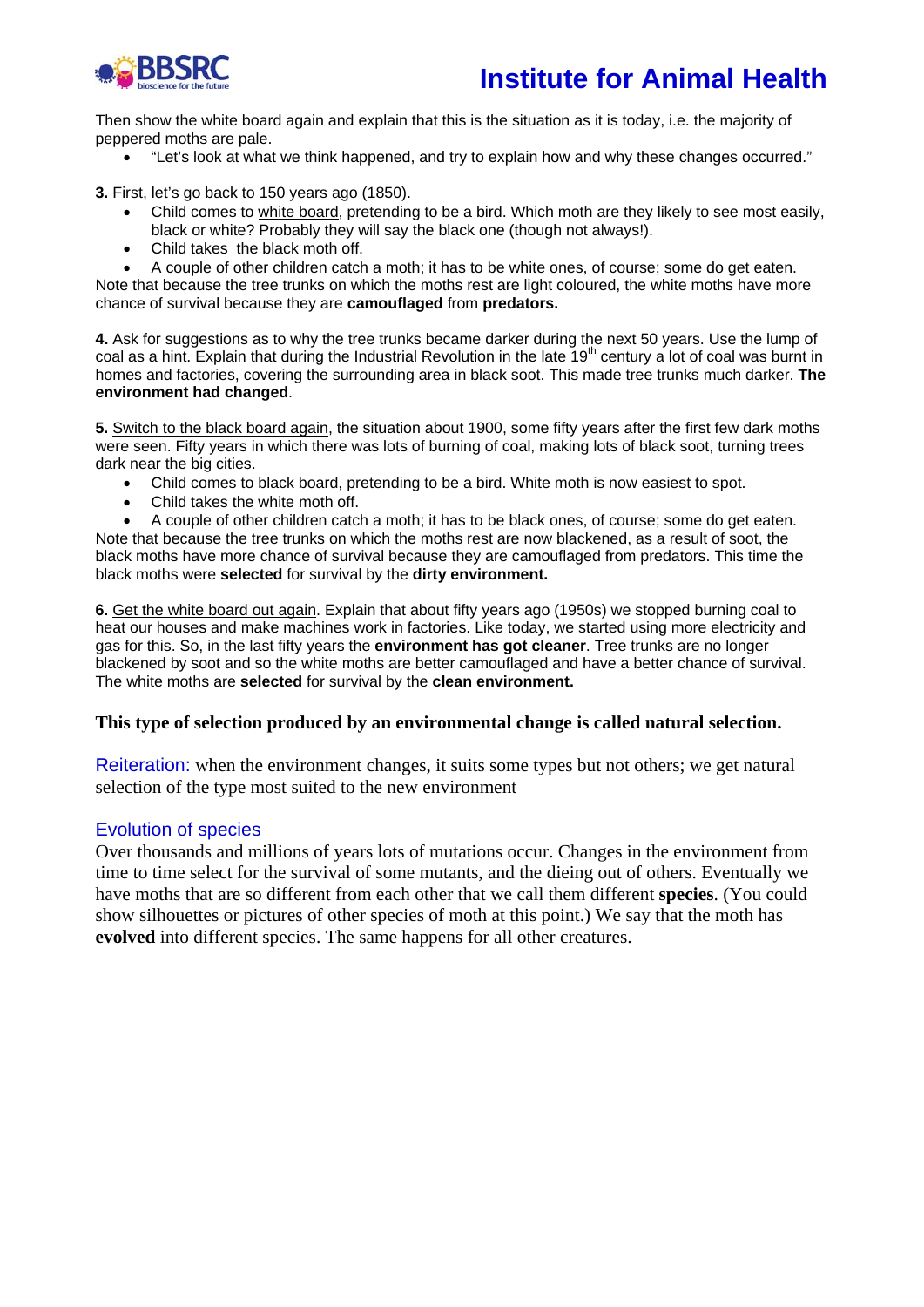

### Hands-on activities for Key Stage 2

©Professor Dave Cavanagh, Dr Nikki Pickup and Laura Cavanagh, Institute for Animal Health

## 3 How we know what the dinosaurs looked like. How fossils were formed

Everyone has seen pictures, models and films of dinosaurs. How do we know what they looked like, as they live lived millions of years ago and are now **extinct?**

Explain that fossils provide convincing evidence of the appearance of animals and plants that are now extinct. Briefly show some fossils – even if not of dinosaur bones – or photographs of fossils. Explain briefly that most fossils are not the original animal or plant. The soft parts of the body decay and the hard bits such as the skeleton are replaced by tiny particles of rock. How do fossils form?

#### **Props:**

- Tall, transparent container (fully transparent is best) e.g. a large water jug, containing about 5 cm of water.
- Sand e.g. children's sand from a garden centre. Best to decant the sand and let it dry out before use; it will flow better.
- Differently coloured gravels e.g. as made for aquariums. Note: the colour might come off onto hands.

**or** 

- Differently coloured dried beans, as used for Natural Selection of Antibiotic Resistant Bacteria (Activity 1).
- Some present-day shells. Can buy from aquarium accessory outlets or use snail shells from a garden or shells collected from the beach
- Models of dinosaurs small enough to fit into the transparent container. Supermarkets and toy shops sell them.
- Leaves that remain rigid after collection. Fern fronds are especially appropriate for this activity.
- Model dinosaur skeletons and other dinosaur-related toys (optional). Supermarkets and toy shops sell them.
- You can also buy toy dinosaur bones encased in plaster which can be chipped away, as archaeologists do (optional).
- Picture of eroded landscape; Monument Valley is very good (optional).
- Piece of sedimentary rock, even better if there is a fossil in it (optional).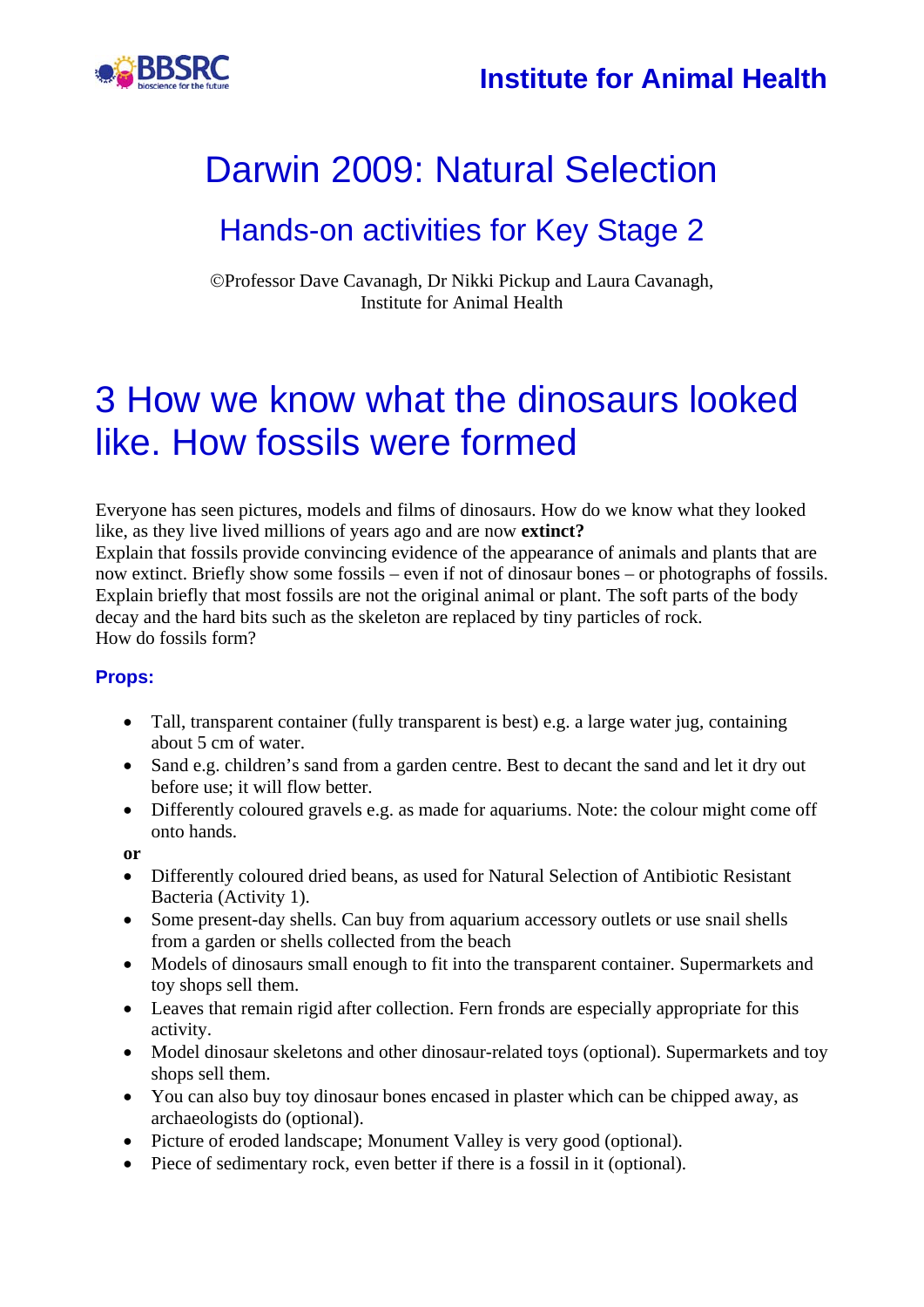

### **Institute for Animal Health**

#### **Activity**

All additions to the container are made by the children, in turn. *(See the accompanying PowerPoint presentation for photographs taken in Compton primary school, Berkshire)* 

**1.** Where does the sand in the sea come from? Briefly describe how mountains are eroded, the smallest, sand-sized particles being swept by rivers into the sea or into lakes, where they settle – **sedimentation**.

• Child adds some sand to the container (sedimentation).

The sand can be many metres thick, even taller than the classroom, taller than the school. This takes thousands of years.

**2**. Mountains are made of different types of rocks, in layers. So we get different coloured layers of rock particles piling up in the sea.

• Child adds a layer of single-coloured gravel or beans.

**3.** Shell fish that died millions of years ago fell to the sea bed.

• Child adds some shells.

These were covered by more sand.

- Child adds same coloured gravel or beans as previously.
- Child adds more shells.

These get covered by sand or mud, perhaps a different type to the earlier stuff.

- Child adds gravel/beans of a different colour.
- Child adds more sand.

**4.** Explain that as the sand or mud gets buried under more sand/mud, the weight of it gradually causes it to go hard and it turns into rock. Show the children some sedimentary rocks, telling them that they started as sand or mud.

Explain that very slowly the hard parts of shell fish and the bones of animals were replaced by very tiny particles of rock, preserving the remains of original creature as rock. This is called a **fossil** 

**5.** By now the water in the container may have been absorbed or be very shallow, leaving some sand above the water. Say that sometimes a seabed got raised up, or the water level shrank, forming new land. New creatures and plants evolved to live on the land.

- Child adds some model dinosaurs.
- Child adds some leaves or fern fronds.

**6.** When these died, most got eaten or just decayed away. A few died in water e.g. a bog or a lake, and got covered by mud or sand.

- Child adds more sand.
- Child adds another coloured gravel/bean.

The soft parts rotted away but the bones remained. Slowly the bones were replaced by very tiny particles of rock, turning them into **fossils**. Briefly show some of the fossils.

**7.** How do we find the fossils today?

Rising of seabed exposes the rock, which is then eroded, occasionally exposing fossils that have remained hidden for millions of years.

When cliffs collapse, new rock is exposed, sometimes exposing fossils.

When rock or gravel is dug out of the ground (a quarry) or road builders cut through rocks, fossils can be exposed.

Some children may have found some: discuss their finds

If you have toy dinosaur bones encased in plaster, which you have part-exposed, you could show this now.

**Quick recap:** The following stages in the formation and finding of fossils: erosion,

sedimentation, creatures dying and being buried, fossilisation of hard remains, fossils uncovered. The fossils, and our knowledge of the rocks in which we find them, are scientific evidence for how animals and plants looked millions of years ago and provide solid evidence for evolution.